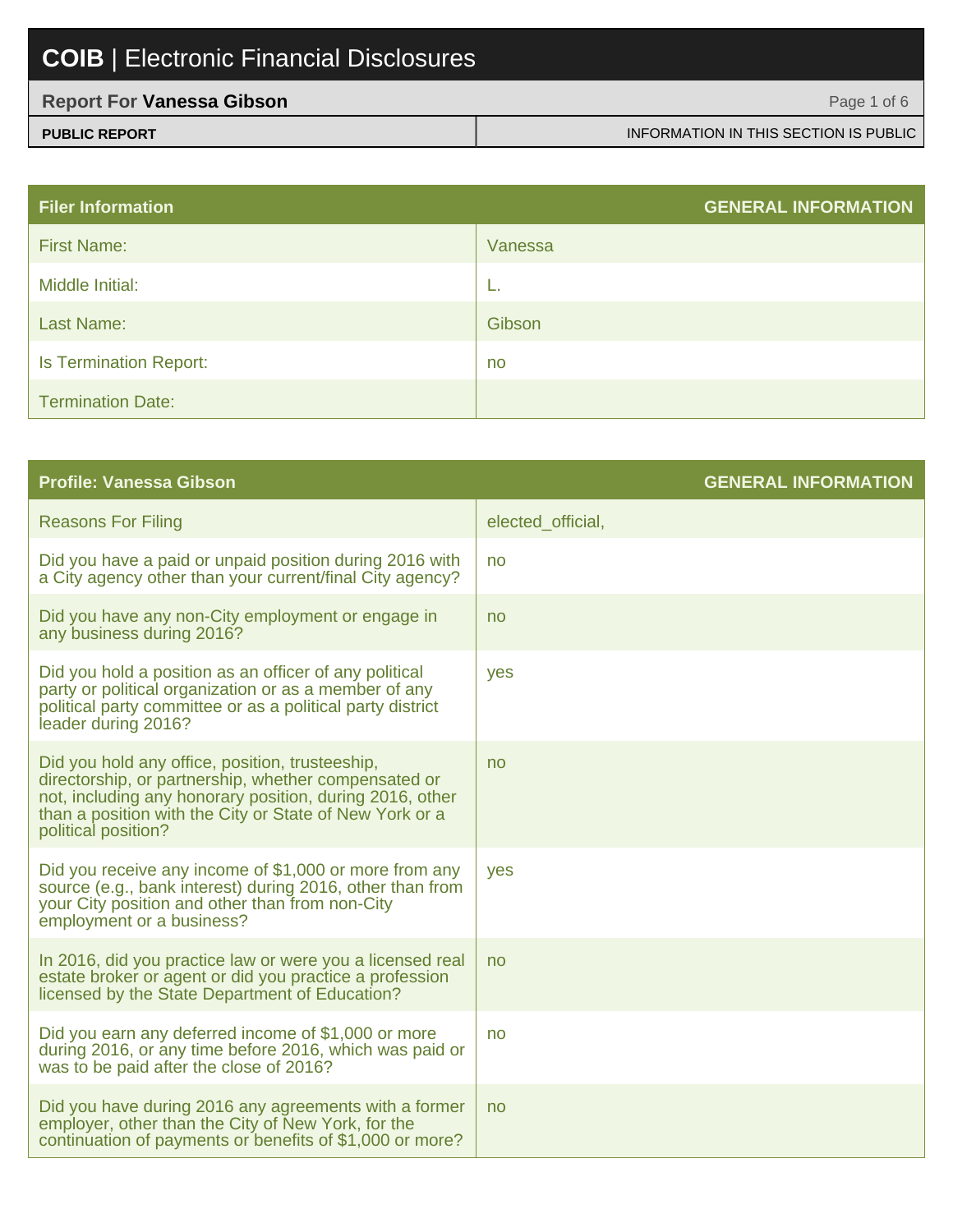#### **Report For Vanessa Gibson**

| <b>PUBLIC REPORT</b> | <b>INFORMATION IN THIS SECTION IS PUBLIC</b> |
|----------------------|----------------------------------------------|

Page 2 of 6

| Did any non-governmental entity or person pay for<br>travel- related expenses in an amount of \$1,000 or more<br>during 2016 for activities related to your official duties<br>with the City by either reimbursing you or paying the<br>travel related expenses directly on your behalf?                                                                                                                                    | no  |
|-----------------------------------------------------------------------------------------------------------------------------------------------------------------------------------------------------------------------------------------------------------------------------------------------------------------------------------------------------------------------------------------------------------------------------|-----|
| Did you receive any gift or gifts from the same person,<br>entity or donor or affiliated donors who had business<br>dealings with the city, other than a relative, in the total<br>amount or with a total value of \$50 or more during<br>2016?                                                                                                                                                                             | no  |
| Did you receive any gift or gifts from the same person,<br>entity or donor or affiliated donors who had no business<br>dealings with the City, other than a relative, in the total<br>amount or with a total value of \$1,000 or more during<br>2016?                                                                                                                                                                       | no  |
| Was any loan, note, or account receivable owed to you<br>during 2016 in the amount of \$1,000 or more by anyone<br>other than a relative (i.e., did anyone owe you money)?                                                                                                                                                                                                                                                  | no  |
| Did you owe any entity or person (other than a relative)<br>\$5,000, excluding mortgages on your primary and<br>secondary residences, or more for a period of 90<br>consecutive days during 2016 or on the date you file<br>this report?                                                                                                                                                                                    | yes |
| Did you hold any security at the close of 2016 having a<br>market value of \$1,000 or more?                                                                                                                                                                                                                                                                                                                                 | no  |
| Did you have a vested or contingent interest valued at<br>\$1,000 or more in any real property during 2016, aside<br>from your primary or secondary personal residence<br>(unless your primary or secondary residence is co-<br>owned by someone who is not a relative)?                                                                                                                                                    | no  |
| Did you have an investment of \$1,000 or more during<br>2016 in a business, other than an investment in<br>securities or an interest in real property?                                                                                                                                                                                                                                                                      | no. |
| Did you, or any partnership of which you are a member<br>or any corporation 10% or more of whose stock you<br>own or control, have any interest of \$1,000 or more,<br>excluding bonds and notes, in any contract made or<br>executed by a State or local agency during 2016?                                                                                                                                               | no  |
| Did you hold any trust, estate, or other beneficial<br>interest of \$1,000 or more during 2016, including New<br>York City or New York State deferred compensation<br>plans but excluding membership in New York City or<br>New York State retirement systems, and excluding any<br>interest in a trust, estate, or other beneficial interest<br>established by or for a relative or by or for the estate of<br>a relative? | no  |
|                                                                                                                                                                                                                                                                                                                                                                                                                             |     |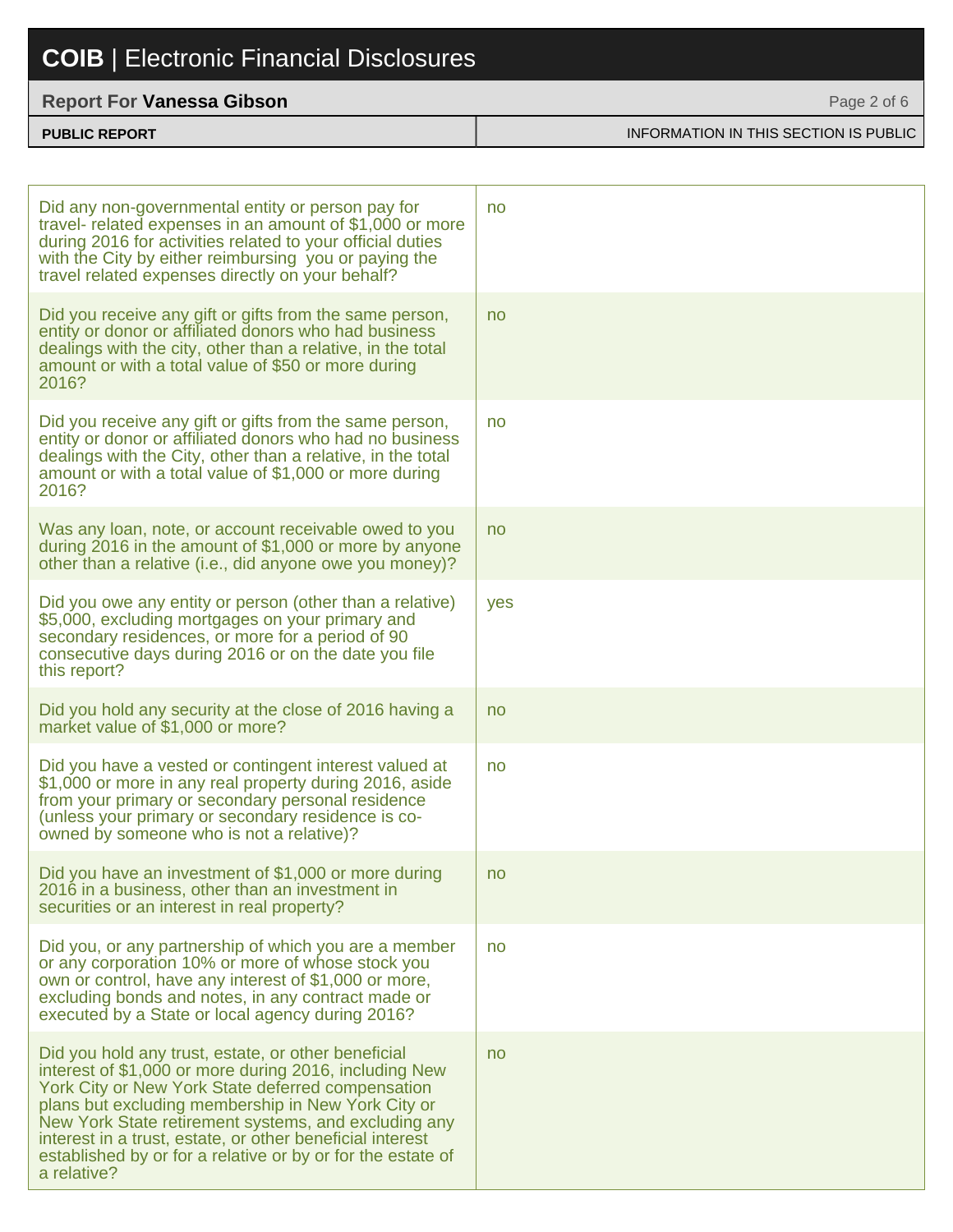#### **Report For Vanessa Gibson**

| <b>PUBLIC REPORT</b> | INFORMATION IN THIS SECTION IS PUBLIC |
|----------------------|---------------------------------------|

Page 3 of 6

| Did you assign income of \$1,000 or more to any<br>person, including a relative, during 2016?                                                                                                                        | no  |
|----------------------------------------------------------------------------------------------------------------------------------------------------------------------------------------------------------------------|-----|
| Did you transfer any interest having a value of \$1,000 or<br>more in a trust, estate, other beneficial interest,<br>securities, or real property to a non-relative for less than<br>fair consideration during 2016? | no  |
| Did you have any contract, promise, or agreement<br>during 2016 with any person or entity with respect to<br>your employment after leaving your City office or<br>position?                                          | no  |
| Do you have any relative(s) holding a position, whether<br>paid or unpaid, with the City?                                                                                                                            | yes |

| <b>Filer's Primary City Position</b> | <b>POSITIONS, INCOME AND REIMBURSEMENTS</b> |
|--------------------------------------|---------------------------------------------|
| <b>CURRENT/FINAL AGENCY</b>          | City Council - 102                          |
| <b>Address Line 1</b>                | 1377 Jerome Avenue                          |
| <b>Address Line 2</b>                |                                             |
| <b>City</b>                          | <b>Bronx</b>                                |
| <b>State</b>                         | <b>NY</b>                                   |
| Zip                                  | 10452                                       |
| <b>Telephone</b>                     | 7185887500                                  |
| <b>Position Title</b>                | Member of the City Council                  |
| <b>Nature Of Income</b>              | <b>Salary</b>                               |
| Income                               | \$100,000.00 - \$249,999.99                 |
| <b>Comments</b>                      |                                             |

| <b>List of Elected Positions</b> | <b>POSITIONS, INCOME AND REIMBURSEMENTS</b> |
|----------------------------------|---------------------------------------------|
| Position 1                       | <b>Council Member</b>                       |
| <b>Status</b>                    | <b>Currently in Office</b>                  |
| Borough / County                 | Bronx / The Bronx                           |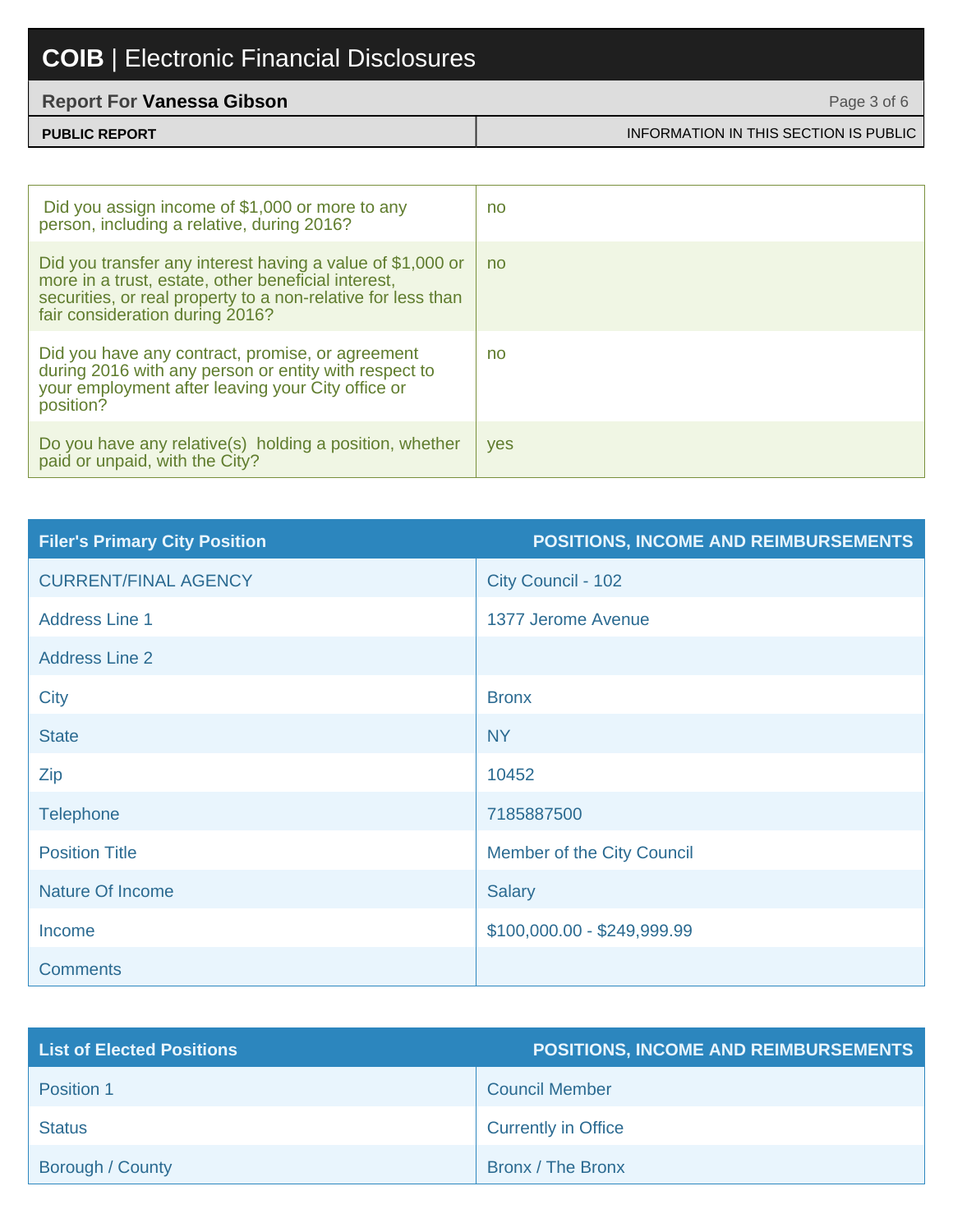| <b>Report For Vanessa Gibson</b> | Page 4 of 6                           |
|----------------------------------|---------------------------------------|
| <b>PUBLIC REPORT</b>             | INFORMATION IN THIS SECTION IS PUBLIC |
|                                  |                                       |

| <b>District</b> | 16 |
|-----------------|----|
| <b>Comments</b> |    |

| <b>List of Political Positions</b> | <b>POSITIONS, INCOME AND REIMBURSEMENTS</b> |
|------------------------------------|---------------------------------------------|
| Position 1:                        | Female District Leader, 77th AD             |
| Name Of Organization               | <b>Bronx Democratic County Committee</b>    |
| <b>Position</b>                    | Female District Leader, 77th AD             |
| <b>Comments</b>                    |                                             |
| Position 2:                        | County Committee Member, 77th AD            |
| Name Of Organization               | <b>Bronx Democratic County Committee</b>    |
| <b>Position</b>                    | County Committee Member, 77th AD            |
| <b>Comments</b>                    |                                             |

| <b>Other Non City Income: Filer</b> | <b>POSITIONS, INCOME AND REIMBURSEMENTS</b>  |
|-------------------------------------|----------------------------------------------|
| Income $1$ :                        |                                              |
| Source Of Income                    | 1199 SEIU Health Care Employees Pension Fund |
| <b>Amount Of Income</b>             | $$5,000.00 - $47,999.99$                     |
| <b>Nature Of Income</b>             | <b>Pension Income</b>                        |
| <b>Comments</b>                     |                                              |

| <b>List Of Money You Owe</b> | <b>HOLDINGS</b>         |
|------------------------------|-------------------------|
| Debt 1:                      |                         |
| <b>Name Of Creditor</b>      | <b>Capital One Bank</b> |
| <b>Type Of Loan</b>          | <b>Credit Card</b>      |
| <b>Other Liability</b>       |                         |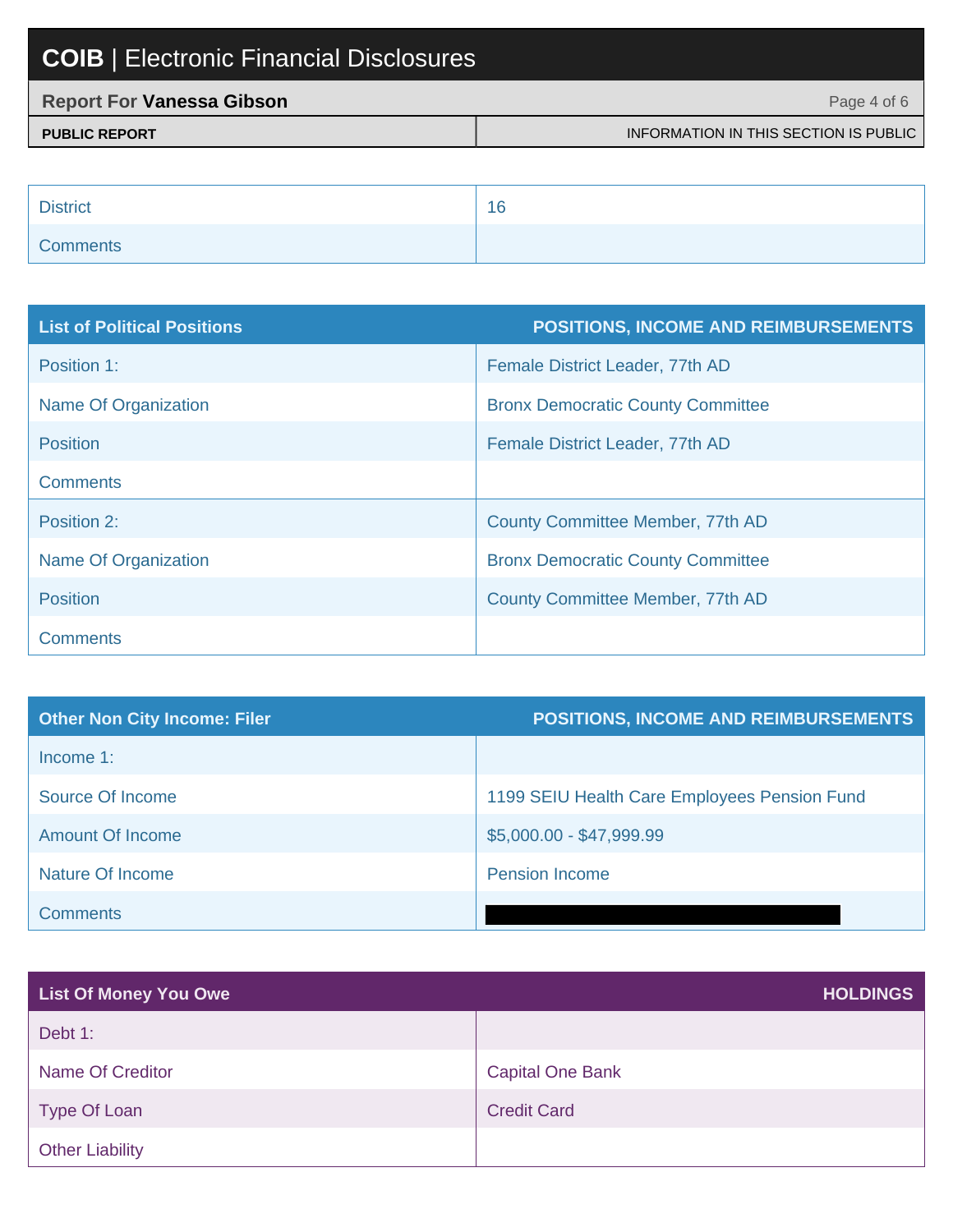| <b>Report For Vanessa Gibson</b> | Page 5 of 6                           |
|----------------------------------|---------------------------------------|
| <b>PUBLIC REPORT</b>             | INFORMATION IN THIS SECTION IS PUBLIC |

| <b>Nature Of Collateral</b> |                                     |
|-----------------------------|-------------------------------------|
| <b>Name Of Guarantor</b>    |                                     |
| <b>Amount Owed</b>          | \$5,000.00 - \$47,999.99            |
| <b>Comments</b>             |                                     |
| Debt 2:                     |                                     |
| <b>Name Of Creditor</b>     | <b>Sallie Mae</b>                   |
| <b>Type Of Loan</b>         | <b>Other Secured Loan</b>           |
| <b>Other Liability</b>      |                                     |
| <b>Nature Of Collateral</b> | <b>Student Loans</b>                |
| <b>Name Of Guarantor</b>    |                                     |
| <b>Amount Owed</b>          | \$5,000.00 - \$47,999.99            |
| <b>Comments</b>             |                                     |
| Debt 3:                     |                                     |
| <b>Name Of Creditor</b>     | <b>U.S. Department of Education</b> |
| Type Of Loan                | <b>Other Secured Loan</b>           |
| <b>Other Liability</b>      |                                     |
| <b>Nature Of Collateral</b> | <b>Student Loan</b>                 |
| <b>Name Of Guarantor</b>    |                                     |
| <b>Amount Owed</b>          | \$5,000.00 - \$47,999.99            |
| <b>Comments</b>             |                                     |

| <b>List Of Relatives in City Service</b> | <b>OTHER ACTIVITY</b> |
|------------------------------------------|-----------------------|
| <b>Relative 1:</b>                       |                       |
| <b>Name of Relative</b>                  |                       |
| Agency name                              |                       |
| <b>Title</b>                             |                       |